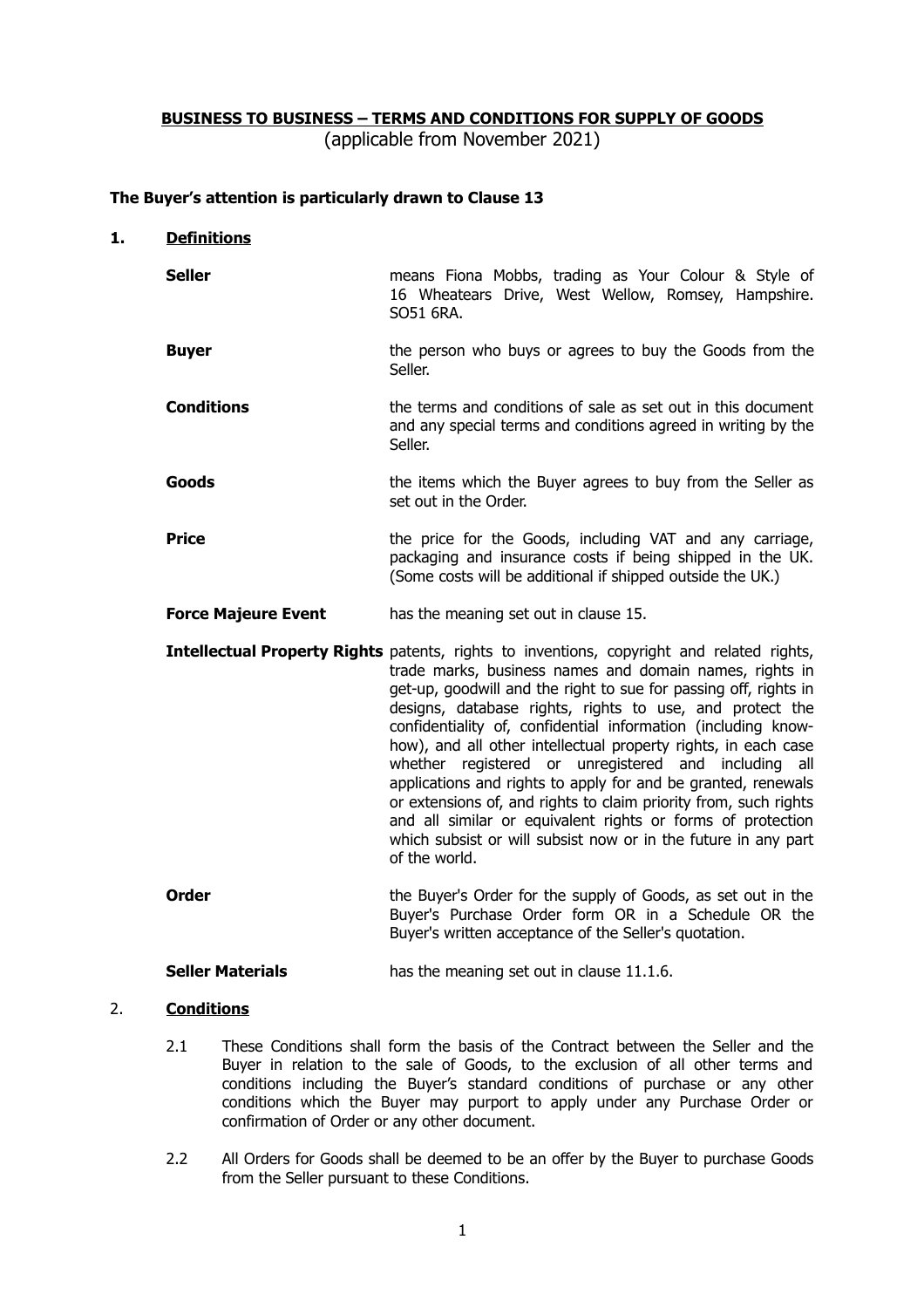- 2.3 Acceptance of delivery of the Goods shall be deemed to be conclusive evidence of the Buyer's acceptance of these Conditions.
- 2.4 These Conditions may not be varied except by the written agreement of the Seller.
- 2.5 These Conditions represent the whole of the agreement between the Seller and the Buyer. They supersede any other conditions previously issued.

### 3. **Price**

The Price shall be the price quoted on the Purchase Order Form, Seller's quotation or as stated in the Schedule, and if being shipped **in the UK**, will include the price for the Goods, any VAT, carriage, packaging and insurance costs.

For **non-UK Orders**, the cost of carriage, insurance, taxes and duties will be in addition to the price of the Goods quoted.

## 4. **Payment and Interest**

- 4.1 Payment of the Price and VAT (or any other applicable taxes or duties) shall be due within 14 days of the date of the Seller's invoice.
- 4.2 Interest on overdue invoices shall accrue from the date when payment becomes due calculated on a daily basis until the date of payment at the rate of 2% per annum above the Bank of England base rate from time to time in force. Such interest shall accrue after as well as before any judgment.
- 4.3 The Buyer shall pay all accounts in full and not exercise any rights of set-off or counter-claim against invoices submitted by the Seller.

#### 5. **Goods**

- 5.1 The Goods are described in the Order, Schedule or Seller's quotation.
- 5.2 The Seller reserves the right to amend or change the specification of the Goods if required by any applicable statutory or regulatory requirements.

### 6. **Warranties**

- 6.1 The Seller warrants that for a period of up to one month commencing on the date of delivery of the Goods (Warranty Period), the Goods shall:
	- 6.1.1 conform with their description;
	- 6.1.2 be of satisfactory quality with the meaning of the Sale of Goods Act 1979;
	- 6.1.3 be fit for any purpose held out by the Seller; and
	- 6.1.4 be carried out in accordance with the Supply of Goods and Services Act 1982.

### 7. **Delivery of Goods**

7.1 Delivery of the Goods shall be made to the Buyer's notified address. The Buyer shall make all arrangements necessary to take delivery of the Goods on the day notified by the Seller for delivery.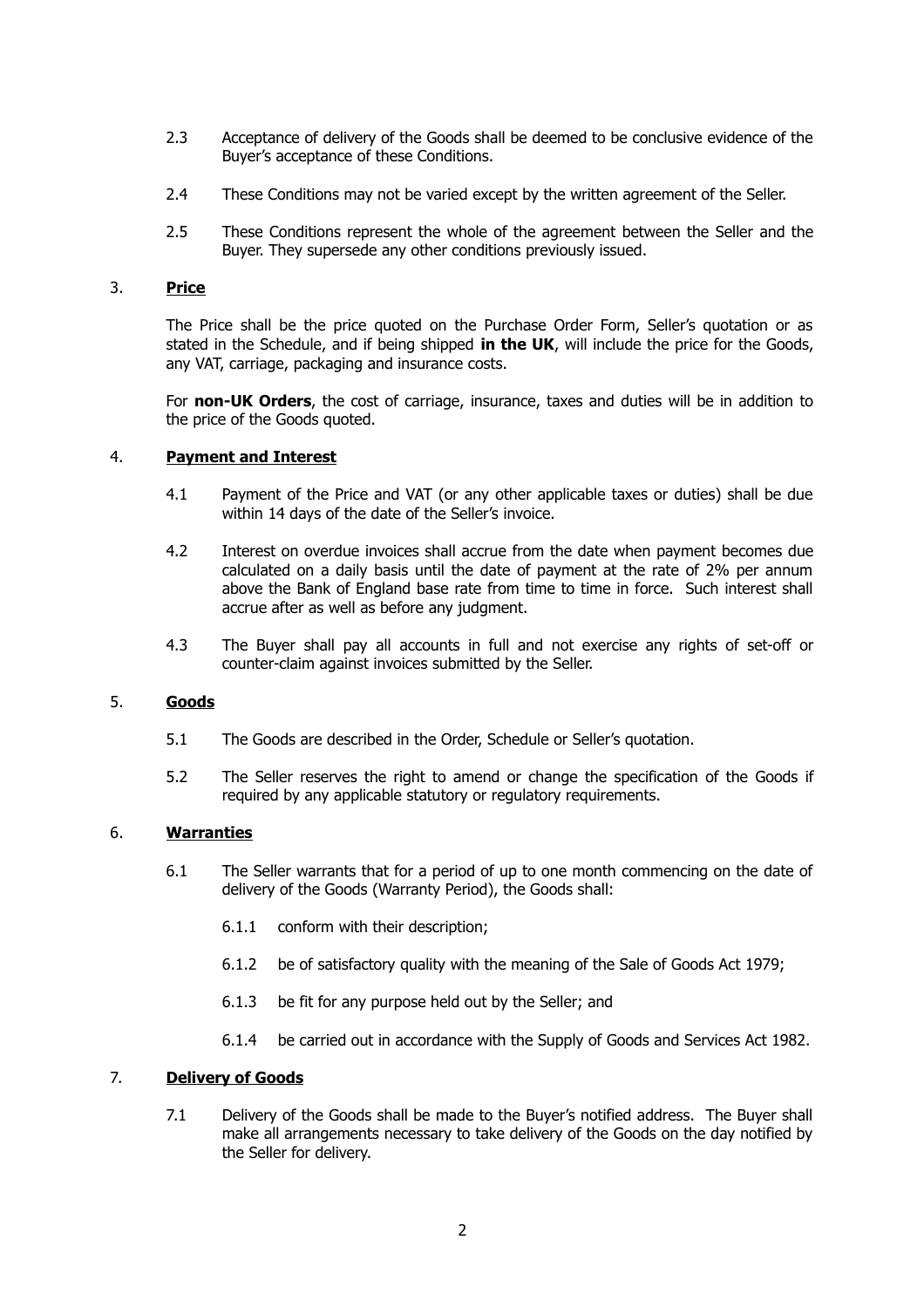- 7.2 The Seller undertakes to use its reasonable endeavours to despatch the Goods on an agreed delivery date, but does not guarantee to do so. Time of delivery shall not be of the essence of the Contract.
- 7.3 The Seller shall not be liable to the Buyer for any loss or damage whether arising directly or indirectly from the late delivery or short delivery of the Goods. If short delivery does take place, the Buyer may not reject the Goods but shall accept the Goods delivered as part performance of the Contract, and a pro-rata adjustment to the Price shall be made, unless agreed in writing between the parties that the Buyer will accept the rest of the Order when available.
- 7.4 If the Buyer fails to take delivery of the Goods on the agreed delivery date or, if no specific delivery date has been agreed, when the Goods are ready for despatch, the Seller shall be entitled to store and insure the Goods and to charge the Buyer the reasonable costs of so doing.

# 8. **Acceptance of the Goods**

- 8.1 The Buyer shall be deemed to have accepted the Goods within 7 days after delivery to the Buyer.
- 8.2 The Buyer shall carry out a thorough inspection of the Goods within 7 days and give notice in writing to the Seller after discovering that some or all of the Goods do not comply with the Warranty above. The Buyer must return the Goods to the Seller at the Buyer's cost and the Seller shall, at its option, repair or replace any Goods that are defective, or refund the price of such defective Goods and postage if the Goods are accepted by the Seller as defective.
- 8.3 Where the Buyer has accepted, or has been deemed to have accepted, the Goods the Buyer shall not be entitled to reject Goods which are not in accordance with the Contract.

# **9. Title and risk**

- 9.1 Risk shall pass on delivery of the Goods to the Buyer's address.
- 9.2 Notwithstanding the earlier passing of risk, title in the Goods shall remain with the Seller and shall not pass to the Buyer until the amount due under the invoice for them (including interest and costs) has been paid in full.
- 9.3 Until title passes the Buyer shall hold the Goods as bailee for the Seller and shall store or mark them so that they can at all times be identified as the property of the Seller.
- 9.4 The Seller may at any time before title passes and without any liability to the Buyer:
	- 9.4.1 repossess and dismantle and use or sell all or any of the Goods and by doing so terminate the Buyer's right to use, sell or otherwise deal in them; and
	- 9.4.2 for that purpose (or determining what if any Goods are held by the Buyer and inspecting them) enter any premises of or occupied by the Buyer.
- 9.5 The Seller may maintain an action for the price of any Goods notwithstanding that title in them has not passed to the Buyer.

### 10. **Carriage of Goods**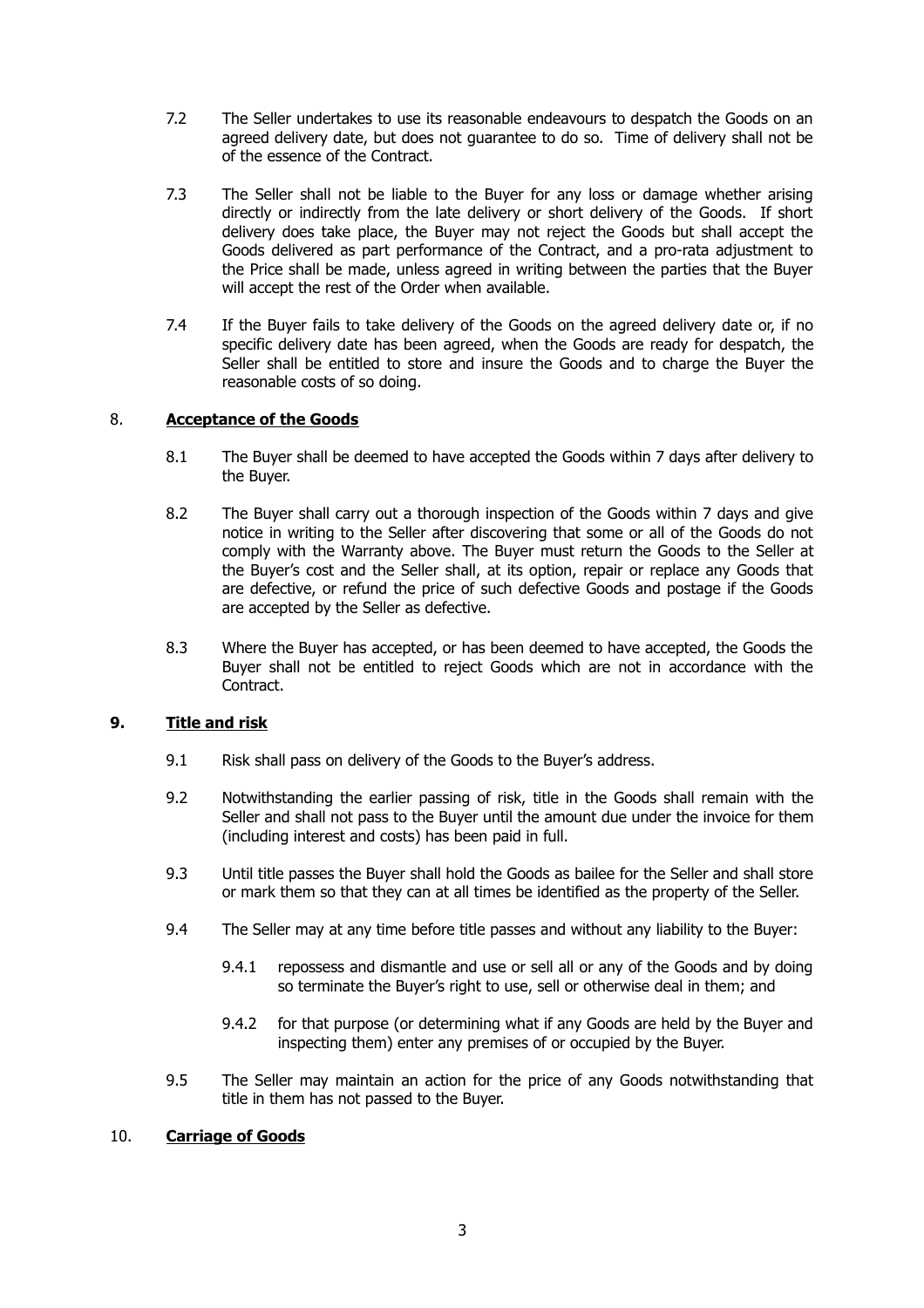Carriage will be paid by the Seller to the Buyer, but not the Buyer to the Seller if the Goods are returned, unless the Goods are faulty (as set out in clause 8.2).

# 11. **Buyer's obligations**

- 11.1 The Buyer shall:
	- 11.1.1 ensure that the terms of the Order are complete and accurate;
	- 11.1.2 co-operate with the Seller in all matters relating to the Goods;
	- 11.1.3 provide the Seller, its employees, agents, consultants and subcontractors, with access to the Buyer's premises as reasonably required by the Seller to provide the Goods;
	- 11.1.4 provide the Seller with such information and materials as the Seller may reasonably require to supply the Goods, and ensure that such information is accurate in all material respects;
	- 11.1.5 obtain and maintain all necessary licences, permissions and consents which may be required for the Goods before the date on which the Goods are shipped;

and

- 11.1.6 keep and maintain all materials, equipment, documents and other property of the Seller (Seller Materials) at the Buyer's premises in safe custody at its own risk, maintain the Seller Materials in good condition until returned to the Seller, and not dispose of or use the Seller Materials other than in accordance with the Seller's written instructions or authorisation.
- 11.2 If the Seller's performance of any of its obligations in respect of the Goods is prevented or delayed by any act or omission by the Buyer or failure by the Buyer to perform any relevant obligation (Buyer Default):
	- 11.2.1 the Seller shall without limiting its other rights or remedies have the right to suspend fulfilment of the Order until the Buyer remedies the Buyer Default, and to rely on the Buyer Default to relieve it from the performance of any of its obligations to the extent the Buyer Default prevents or delays the Seller's performance of any of its obligations;
	- 11.2.2 the Seller shall not be liable for any costs or losses sustained or incurred by the Buyer arising directly or indirectly from the Seller's failure or delay to perform any of its obligations as set out in this clause 11.2; and
	- 11.2.3 the Buyer shall reimburse the Seller on written demand for any costs or losses sustained or incurred by the Seller arising directly or indirectly from the Buyer Default.

### 12. **Intellectual Property Rights**

- 12.1 All Intellectual Property Rights in or arising out of or in connection with the Goods shall be owned by the Seller.
- 12.2 The Buyer acknowledges that, in respect of any third party Intellectual Property Rights in the Goods, the Buyer's use of any such Intellectual Property Rights is conditional on the Seller obtaining a written licence from the relevant licensor on such terms as will entitle the Seller to license such rights to the Buyer.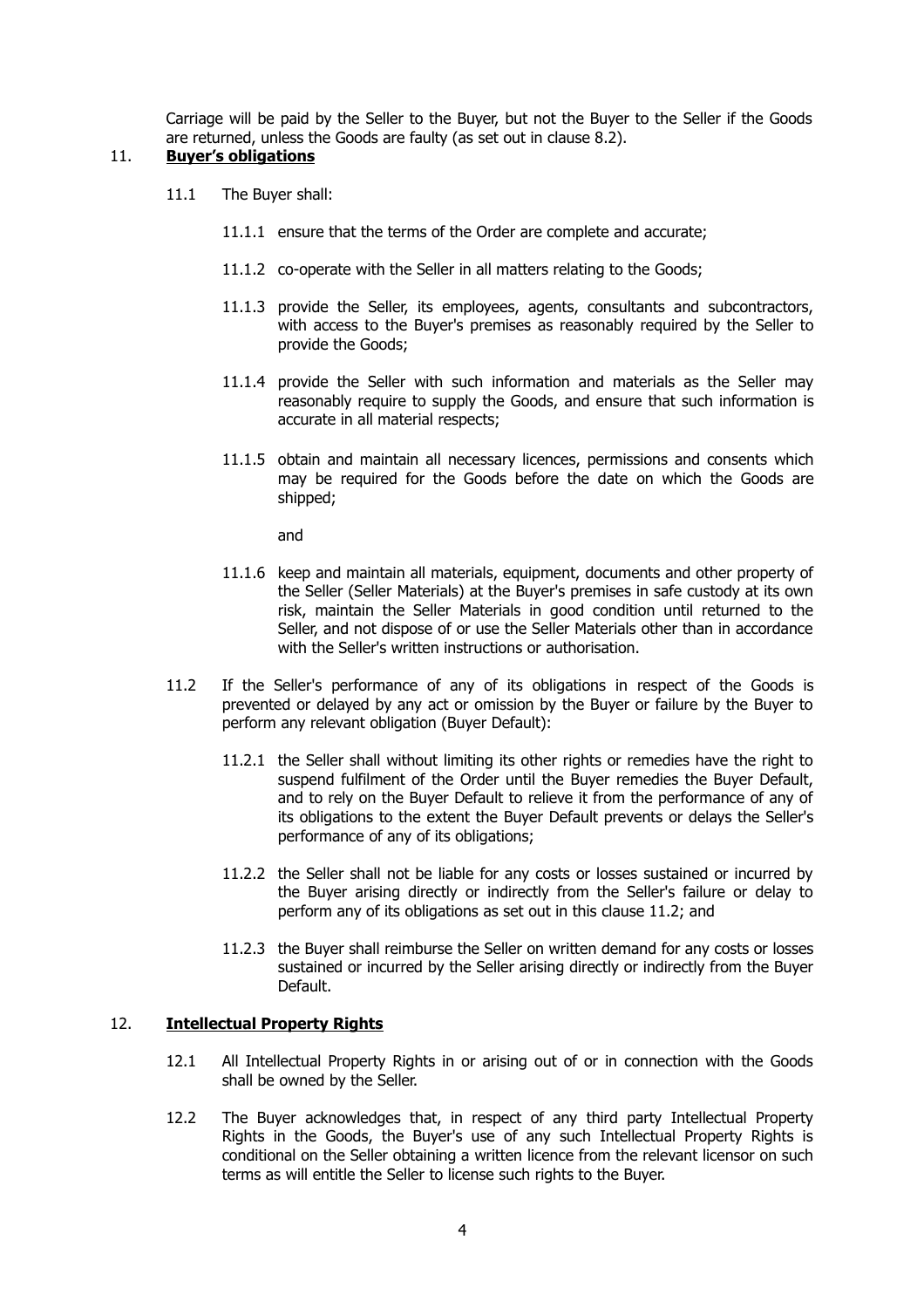12.3 All Seller Materials are the exclusive property of the Seller.

### 13. **Limitation of Liability: THE BUYER'S ATTENTION IS PARTICULARLY DRAWN TO THIS CLAUSE**

- 13.1 Nothing in these Conditions shall limit or exclude the Seller's liability for:
	- 13.1.1 death or personal injury caused by its negligence, or the negligence of its employees, agents or subcontractors;
	- 13.1.2 fraud or fraudulent misrepresentation;
	- 13.1.3 breach of the terms implied by section 2 of the Supply of Goods and Services Act 1982 (title and quiet possession);
	- 13.1.4 breach of the terms implied by section 12 of the Sale of Goods Act 1979 (title and quiet possession); or
	- 13.1.5 defective products under the Consumer Protection Act 1987.
- 13.2 Subject to clause 13.1:
	- 13.2.1 the Seller shall under no circumstances whatever be liable to the Buyer, whether in contract, tort (including negligence), breach of statutory duty, or otherwise, for any loss of profit, or any indirect or consequential loss arising under or in connection with the Contract; and
	- 13.2.2 the Seller's total liability to the Buyer in respect of all other losses arising under or in connection with the Contract, whether in contract, tort (including negligence), breach of statutory duty, or otherwise, shall in no circumstances exceed the price agreed for the Goods.
- 13.3 After the Warranty Period, the terms implied by sections 13 to 15 of the Sale of Goods Act 1979 and the terms implied by sections 3 to 5 of the Supply of Goods and Services Act 1982 are, to the fullest extent permitted by law, excluded from the **Contract**
- 13.4 This clause 13 shall survive termination of the Contract.

### 14. **Termination**

- 14.1 Without limiting its other rights or remedies either party may terminate the Contract by giving the other party not less than one week's written notice.
- 14.2 Without limiting its other rights or remedies, each party may terminate the Contract with immediate effect by giving written notice to the other party if:
	- 14.2.1 the other party commits a material breach of its obligations under this Contract and (if such breach is remediable) fails to remedy that breach within 7 days after receipt of notice in writing to do so;
	- 14.2.2 the other party suspends, or threatens to suspend, payment of its debts or is unable to pay its debts as they fall due or admits inability to pay its debts or being a company or limited liability partnership is deemed unable to pay its debts within the meaning of section 123 of the Insolvency Act 1986 or being an individual is deemed either unable to pay its debts or as having no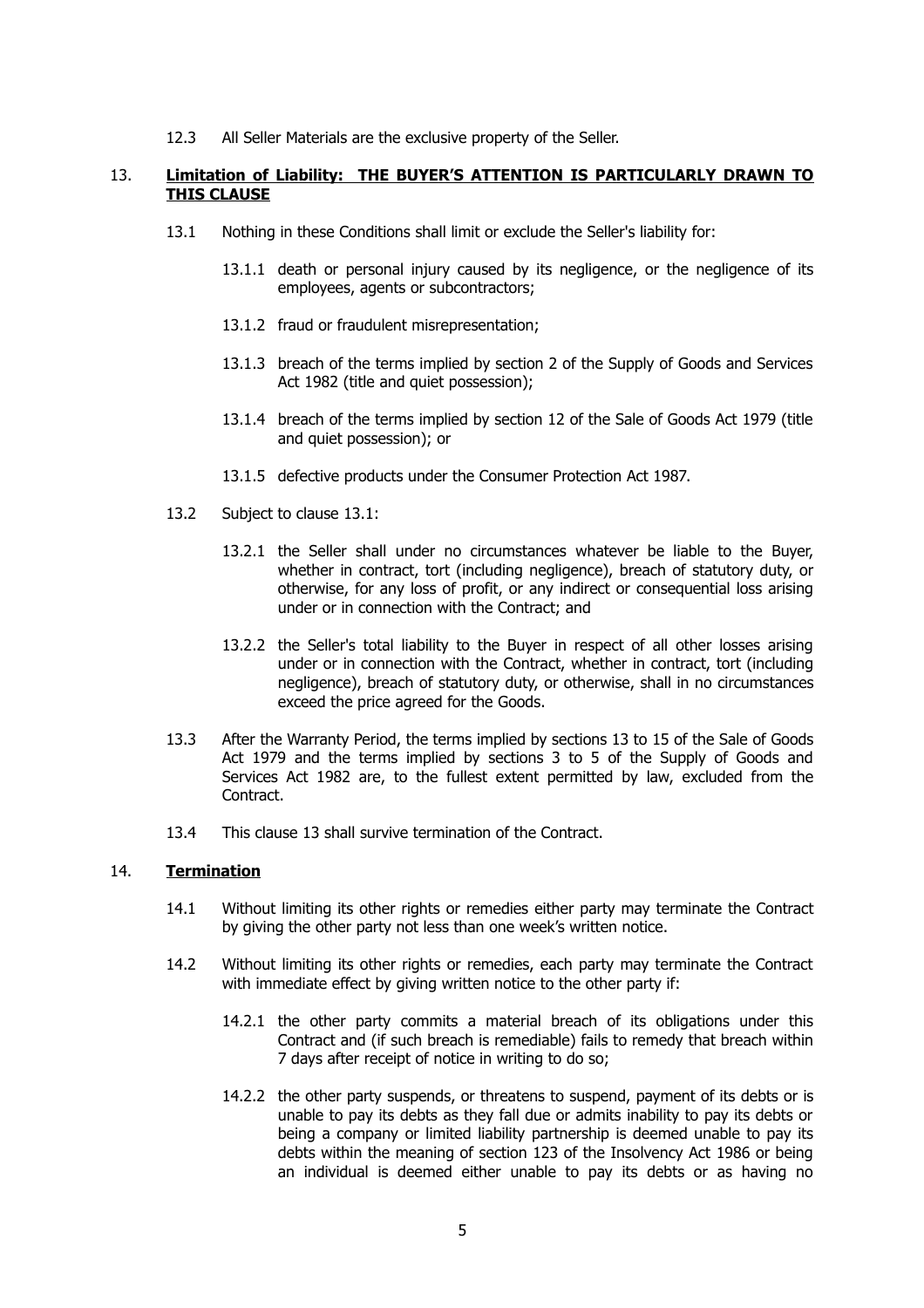reasonable prospect of so doing, in either case, within the meaning of section 268 of the Insolvency Act 1986 or being a partnership has any partner to whom any of the foregoing apply;

- 14.2.3 the other party commences negotiations with all or any class of its creditors with a view to rescheduling any of its debts, or makes a proposal for or enters into any compromise or arrangement with its creditors other than (where a company) for the sole purpose of a scheme for a solvent amalgamation of that other party with one or more other companies or the solvent reconstruction of that other party;
- 14.2.4 a petition is filed, a notice is given, a resolution is passed, or an order is made, for or in connection with the winding up of the other party (being a company) other than for the sole purpose of a scheme for a solvent amalgamation of the other party with one or more other companies or the solvent reconstruction of that other party;
- 14.2.5 the other party (being an individual) is the subject of a bankruptcy petition or order;
- 14.2.6 a creditor or encumbrancer of the other party attaches or takes possession of, or a distress, execution, sequestration or other such process is levied or enforced on or sued against, the whole or any part of its assets and such attachment or process is not discharged within 7 days;
- 14.2.7 an application is made to court, or an order is made, for the appointment of an administrator or if a notice of intention to appoint an administrator is given or if an administrator is appointed over the other party (being a company);
- 14.2.8 the holder of a qualifying charge over the assets of the other party (being a company) has become entitled to appoint or has appointed an administrative receiver;
- 14.2.9 a person becomes entitled to appoint a receiver over the assets of the other party or a receiver is appointed over the assets of the other party;
- 14.2.10 any event occurs, or proceeding is taken, with respect to the other party in any jurisdiction to which it is subject that has an effect equivalent or similar to any of the events mentioned in clause 14.2.2 to clause 14.2.9 (inclusive);
- 14.2.11 the other party suspends, threatens to suspend, ceases or threatens to cease to carry on, all or substantially the whole of its business;
- 14.2.12 the other party's financial position deteriorates to such an extent that in the Seller's opinion the Buyer's capability to adequately fulfil its obligations under the Contract has been placed in jeopardy; or
- 14.2.13 the other party (being an individual) dies or, by reason of illness or incapacity (whether mental or physical), is incapable of managing his/her own affairs or becomes a patient under any mental health legislation.
- 14.3 Without limiting its other rights or remedies, the Seller may terminate the Contract with immediate effect by giving written notice to the Buyer if the Buyer fails to pay any amount due under this Contract on the due date for payment.
- 14.4 Without limiting its other rights or remedies, the Seller may suspend the supply of Goods or all further deliveries of Goods under the Contract or any other contract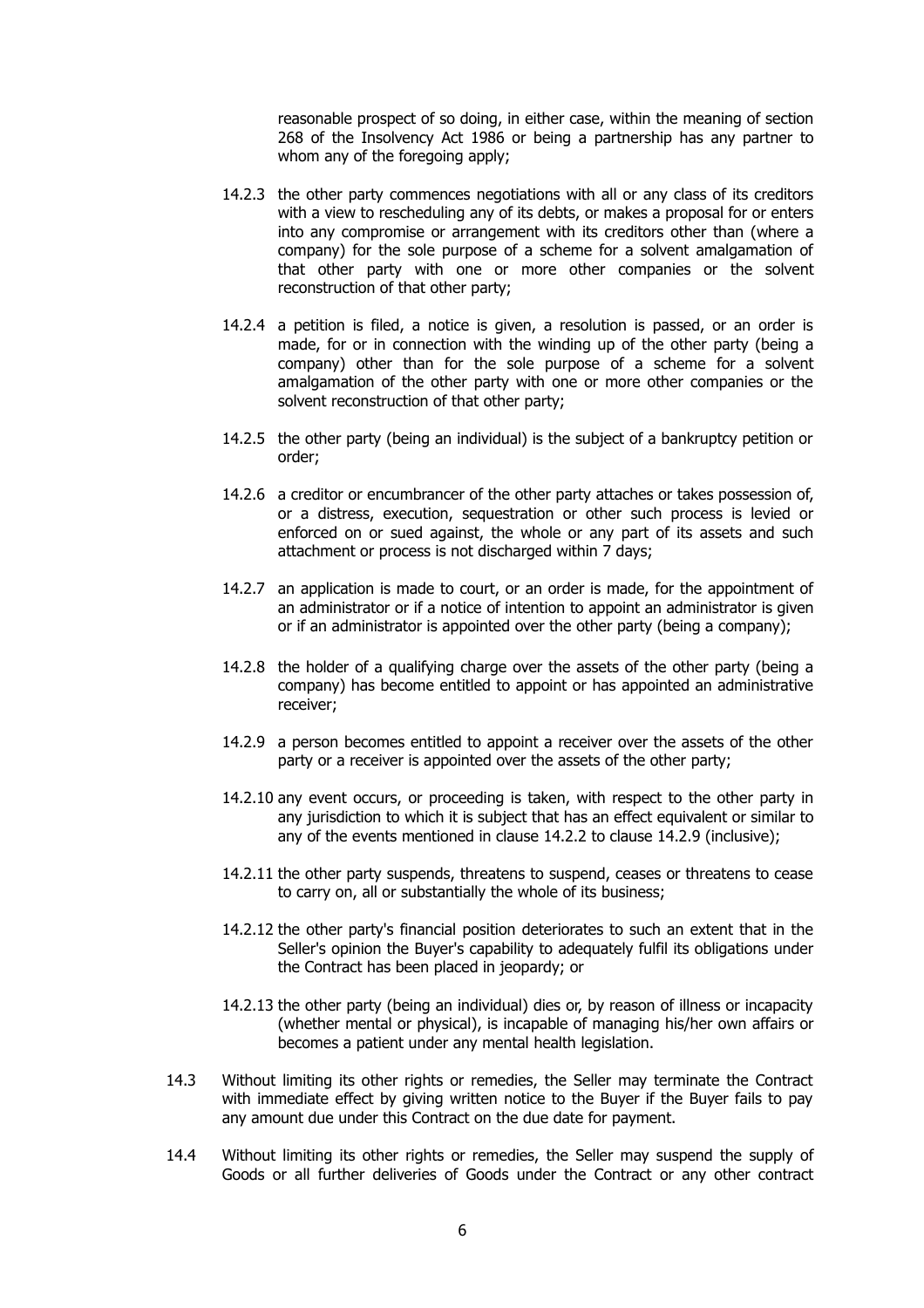between the Buyer and the Seller if the Buyer fails to pay any amount due under this Contract on the due date for payment, the Buyer becomes subject to any of the events listed in clause 14.2.2 to clause 14.2.13, or the Seller reasonably believes that the Buyer is about to become subject to any of them.

- 14.5 On termination of the Contract for any reason:
	- 14.5.1 the Buyer shall immediately pay to the Seller all of the Seller's outstanding unpaid invoices and interest;
	- 14.5.2 the Buyer shall return all of the Seller Materials and any Deliverables which have not been fully paid for. If the Buyer fails to do so, then the Seller may enter the Buyer's premises and take possession of them. Until they have been returned, the Buyer shall be solely responsible for their safe keeping and will not use them for any purpose not connected with this Contract;
	- 14.5.3 the accrued rights and remedies of the parties as at termination shall not be affected, including the right to claim damages in respect of any breach of the Contract which existed at or before the date of termination or expiry; and
	- 14.5.4 clauses which expressly or by implication have effect after termination shall continue in full force and effect.

### 15. **Force Majeure**

- 15.1 For the purposes of this Contract, Force Majeure Event means an event beyond the reasonable control of the Seller including but not limited to strikes, lock-outs or other industrial disputes (whether involving the workforce of the Seller or any other party), failure of a utility service or transport network, act of God, war, terrorism, riot, civil commotion, interference by civil or military authorities, national or international calamity, malicious damage, compliance with any law or governmental order, rule, regulation or direction, accident, breakdown of plant or machinery, fire, flood, storm, earthquake, epidemic or similar events, or default of suppliers or subcontractors.
- 15.2 The Seller shall not be liable to the Buyer as a result of any delay or failure to perform its obligations under this Contract as a result of a Force Majeure Event.
- 15.3 If the Force Majeure Event prevents the Seller from providing any of the Goods for more than 8 weeks, the Seller shall, without limiting its other rights or remedies, have the right to terminate this Contract immediately by giving written notice to the Buyer.

#### 16. **General**

- 16.1 Notices.
	- 16.1.1 Any notice or other communication given to a party under or in connection with this Contract shall be in writing, addressed to that party at its registered office (if it is a company) or its principal place of business (in any other case) or such other address as that party may have specified to the other party in writing in accordance with this clause, and shall be delivered personally or sent by prepaid first-class post or other next working day delivery service, or by commercial courier, fax or e-mail.
	- 16.1.2 The provisions of this clause shall not apply to the service of any proceedings or other documents in any legal action.